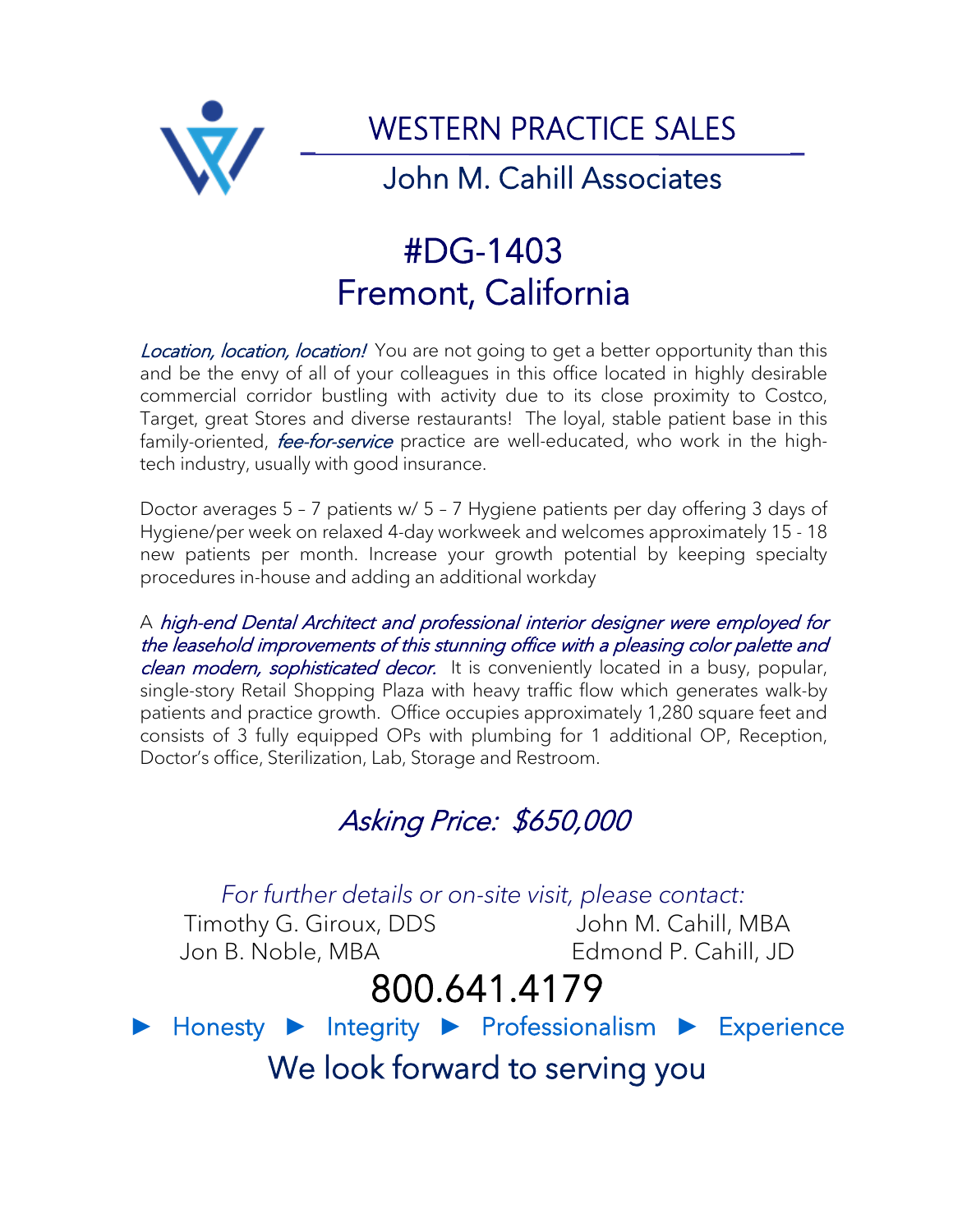#### #DG-1403 WESTERN PRACTICE SALES / JOHN CAHILL ASSOCIATES \$650,000

#### PRACTICE INFORMATION SHEET

| <b>OFFICE OPERATION INFORMATION</b>                                                                                                                                                                                                                                                                         |                   |                     |                     |                       |                      |                      |                  |
|-------------------------------------------------------------------------------------------------------------------------------------------------------------------------------------------------------------------------------------------------------------------------------------------------------------|-------------------|---------------------|---------------------|-----------------------|----------------------|----------------------|------------------|
|                                                                                                                                                                                                                                                                                                             | <b>SUN</b>        | <b>MON</b>          | <b>TUE</b>          | <b>WED</b>            | <b>THUR</b>          | FRI                  | <b>SAT</b>       |
| Office Hours                                                                                                                                                                                                                                                                                                |                   |                     | $9 - 5$             | $9 - 5$               |                      | $9 - 5$              | $9 - 5$          |
| Doctor's Hours                                                                                                                                                                                                                                                                                              |                   |                     | $9 - 5$             | $9 - 5$               |                      | $9 - 5$              | $9 - 5$          |
| <b>Hygienist Hours</b>                                                                                                                                                                                                                                                                                      |                   |                     |                     | $9 - 5$               |                      | $9 - 5$              | $9 - 5$          |
| Type of Practice:<br>Reason for Selling:<br>Personal<br>General                                                                                                                                                                                                                                             |                   |                     |                     |                       |                      |                      |                  |
| Years established:                                                                                                                                                                                                                                                                                          | $\sim$ Since 2007 |                     |                     |                       | Days worked in 2020: |                      | $\sim$ 135+ days |
| *Office closed due to Covid from March 17 - June 8, 2020<br>Days worked in 2021:<br>$\sim$ 175 days                                                                                                                                                                                                         |                   |                     |                     |                       |                      |                      |                  |
| <b>OFFICE SPACE &amp; LEASE INFORMATION</b>                                                                                                                                                                                                                                                                 |                   |                     |                     |                       |                      |                      |                  |
| Is the building/suite owned?<br><b>No</b><br>Is building available for purchase?<br>N/A                                                                                                                                                                                                                     |                   |                     |                     |                       |                      |                      |                  |
| Is the space leased?                                                                                                                                                                                                                                                                                        | Yes               |                     | Is lease renewable? | Yes                   |                      | Is lease assignable? | Yes              |
| Term of Lease:<br>Expiration date:<br>November 2025<br>5 yrs                                                                                                                                                                                                                                                |                   |                     |                     |                       |                      |                      |                  |
| N/A<br>Do you share space with another dentist?                                                                                                                                                                                                                                                             |                   |                     |                     |                       |                      |                      |                  |
| \$6,053.00/month<br>Rent per month<br>Common area, maintenance fees /taxes included?<br>Yes                                                                                                                                                                                                                 |                   |                     |                     |                       |                      |                      |                  |
| N/A<br>If not included, current amount paid?<br>Are utilities included?<br>No                                                                                                                                                                                                                               |                   |                     |                     |                       |                      |                      |                  |
| Is the rent considered above, below or at fair market value?<br><b>Fair Market</b>                                                                                                                                                                                                                          |                   |                     |                     |                       |                      |                      |                  |
| Type of Building:                                                                                                                                                                                                                                                                                           | Condo             |                     | Free-standing       | Professional          |                      | <b>Retail Center</b> | X                |
| Office Square footage: ~ 1,280 sf                                                                                                                                                                                                                                                                           |                   |                     | Carpet?             | Yes                   | Air conditioning?    |                      | Yes              |
| Plumbed for additional OPs?<br>Number of fully equipped OPs:<br>$\mathbf{3}$<br>Yes, 1 additional                                                                                                                                                                                                           |                   |                     |                     |                       |                      |                      |                  |
| Reception area: Yes                                                                                                                                                                                                                                                                                         | Dark room:        | <b>No</b>           |                     | Doctor's office:      | Yes                  | Lab:                 | Yes              |
| Business office: No                                                                                                                                                                                                                                                                                         | Restrooms:        | Yes                 |                     | Sterilization:        | Yes                  | Storage:             | Yes              |
| Digital X-ray:<br>Yes                                                                                                                                                                                                                                                                                       | Cerec:            | <b>No</b><br>Laser: | <b>No</b>           | Intra-oral Camera: No |                      | 3D Imager:           | No               |
| Conveniently located in new single-story, popular Retail<br>Description of office building, Location and<br>Shopping Plaza across from popular Warehouse Center with<br>attributes of practice (a brief description):<br>unsurpassed shopping and restaurants which generate walk-by<br>and walk-in traffic |                   |                     |                     |                       |                      |                      |                  |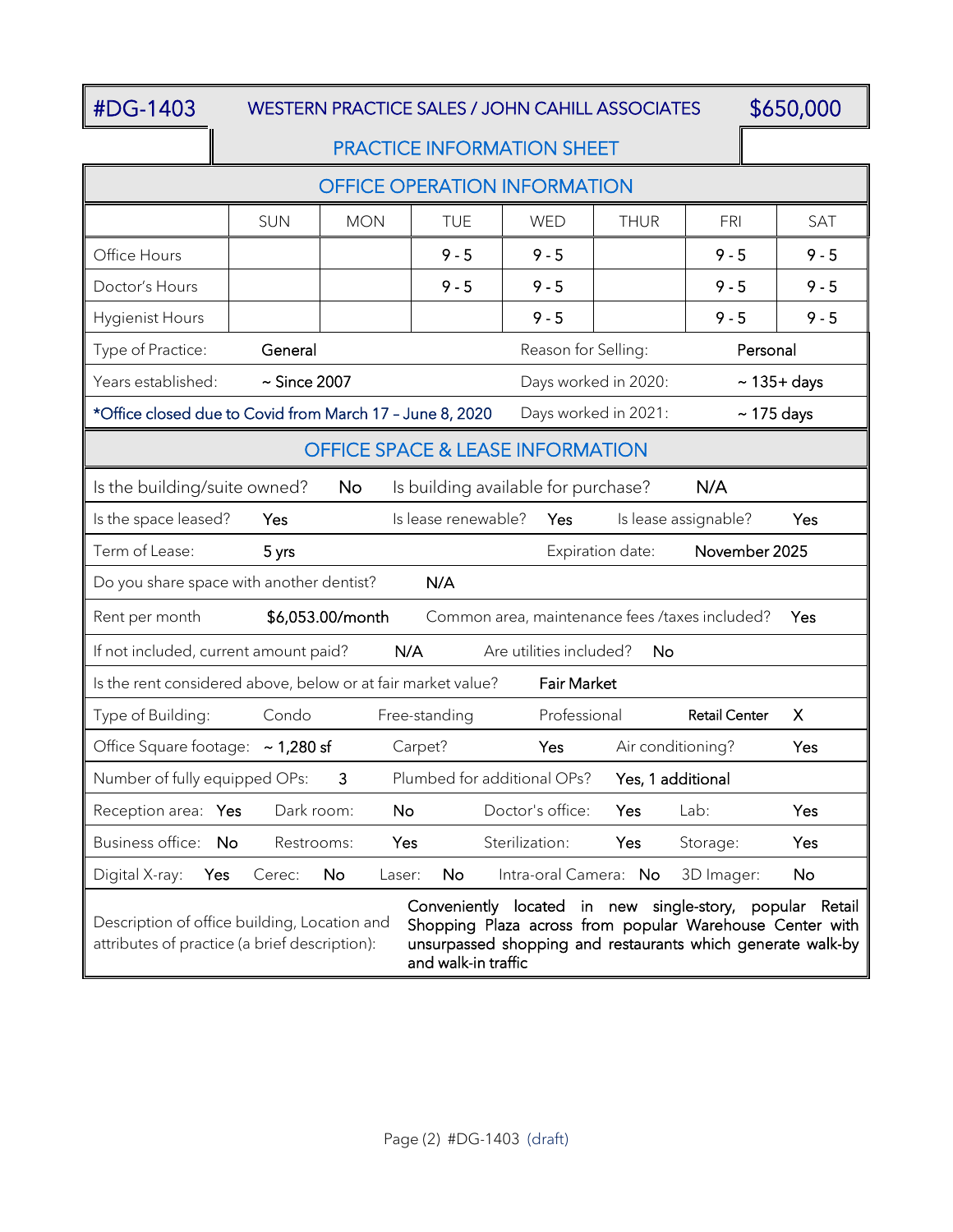|                                                                                                                                                                                                                                                                                                                                                                                                                                                                                                                                                                                                                               | <b>PATIENT DEMOGRAPHICS</b> |                |                          |                |                             |               |  |
|-------------------------------------------------------------------------------------------------------------------------------------------------------------------------------------------------------------------------------------------------------------------------------------------------------------------------------------------------------------------------------------------------------------------------------------------------------------------------------------------------------------------------------------------------------------------------------------------------------------------------------|-----------------------------|----------------|--------------------------|----------------|-----------------------------|---------------|--|
| Breakdown of Service/Procedures as a percentage of Collections:                                                                                                                                                                                                                                                                                                                                                                                                                                                                                                                                                               |                             |                |                          |                |                             |               |  |
| Preventative/Hygiene 16                                                                                                                                                                                                                                                                                                                                                                                                                                                                                                                                                                                                       | Diagnostic                  | 24             | Adjunctive               | $\overline{4}$ | Dentures                    | 1             |  |
| <b>General Operative</b><br>21<br>Endo                                                                                                                                                                                                                                                                                                                                                                                                                                                                                                                                                                                        |                             | 2 <sup>1</sup> | Ortho/TMJ                | 5              | Perio                       | 17            |  |
| $2^{\circ}$<br>Cosmetic<br>Oral Surgery                                                                                                                                                                                                                                                                                                                                                                                                                                                                                                                                                                                       |                             |                | Crown/Bridge             | 8              | Implant Surgery             |               |  |
| What services/procedures are referred out? (i.e. Oral Surgery, Endo, Perio, Ortho, Pedo)                                                                                                                                                                                                                                                                                                                                                                                                                                                                                                                                      |                             |                |                          |                |                             |               |  |
| Refer Complex Oral Surgery, all lower 3 <sup>rd</sup> molars, Molar Endo, Perio Surgery, Difficult Pedo                                                                                                                                                                                                                                                                                                                                                                                                                                                                                                                       |                             |                |                          |                |                             |               |  |
| Type of patients as a percentage of Collections:                                                                                                                                                                                                                                                                                                                                                                                                                                                                                                                                                                              |                             |                |                          |                |                             |               |  |
| Private Pay 10 Insurance/PPO 90 Denti-Cal _____ Capitation (HMO) _____ Other ____                                                                                                                                                                                                                                                                                                                                                                                                                                                                                                                                             |                             |                |                          |                |                             |               |  |
| Are you a Delta Provider? Premier Only <u>Yes</u> Premier + PPO _______                                                                                                                                                                                                                                                                                                                                                                                                                                                                                                                                                       |                             |                |                          |                |                             |               |  |
| *Delta Premier: Dentists enrolling for the first time in the Premier Network are also being required to enroll in the PPO<br>network. The requirement to sign with both networks will result in treatment provided to those Delta PPO patients<br>within the practice being reimbursed at the PPO level, without the ability to balance bill those patients to Premier rates.<br>This could result in a reduction in the practice collections that could lower the buyer's projected income depending on<br>the amount of Delta DPO patients in the practice who have actually paid the difference between the fee schedules. |                             |                |                          |                |                             |               |  |
| Does your practice participate in "Care Credit"?<br>No                                                                                                                                                                                                                                                                                                                                                                                                                                                                                                                                                                        |                             |                |                          |                |                             |               |  |
| List Preferred Provider, Health Care Provider and Capitation Plans now in place:                                                                                                                                                                                                                                                                                                                                                                                                                                                                                                                                              |                             |                |                          |                |                             |               |  |
| Estimated Number of Active Patient Files: Number to be defined by Buyer's Due Diligence Process*                                                                                                                                                                                                                                                                                                                                                                                                                                                                                                                              |                             |                |                          |                |                             |               |  |
| *SELLER IN NO WAY WARRANTS THE EXACT ACCURACY OF PATIENT FILES. IT IS THE BUYER'S RESPONSIBILITY TO<br>DEFINE AND VERIFY ACTIVE PATIENT FILES WITH A CHART REVIEW. PRACTICE VALUE IS PREDOMINANTLY<br>DETERMINED BY SELLER'S COLLECTIONS. SELLER'S COLLECTIONS CAN BE INDICATIVE OF THE NUMBER OF ACTIVE<br>PATIENTS AND TYPE OF PROCEDURES PERFORMED.                                                                                                                                                                                                                                                                        |                             |                |                          |                |                             |               |  |
| Average number of New Patients per month for past 12 months: $\sim 15 - 18$                                                                                                                                                                                                                                                                                                                                                                                                                                                                                                                                                   |                             |                |                          |                |                             |               |  |
| Average number of patients per day?                                                                                                                                                                                                                                                                                                                                                                                                                                                                                                                                                                                           |                             |                | Per-Doctor: $\sim$ 5 - 7 |                | Per-Hygienist: $\sim$ 5 - 7 |               |  |
| Hygiene days per week:                                                                                                                                                                                                                                                                                                                                                                                                                                                                                                                                                                                                        | 3                           |                |                          |                |                             |               |  |
| Young to Mid Family Range: ~ 30 - 40 yrs<br>Average age of patients:                                                                                                                                                                                                                                                                                                                                                                                                                                                                                                                                                          |                             |                |                          |                |                             |               |  |
| Does the office have Nitrous Oxide?<br><b>No</b>                                                                                                                                                                                                                                                                                                                                                                                                                                                                                                                                                                              |                             |                |                          |                |                             |               |  |
| Type of recall system used?                                                                                                                                                                                                                                                                                                                                                                                                                                                                                                                                                                                                   | Lighthouse 360              |                |                          |                |                             |               |  |
| Number of recalls per month?                                                                                                                                                                                                                                                                                                                                                                                                                                                                                                                                                                                                  | $~1$ - 65 +                 |                |                          |                |                             |               |  |
| Types of Advertising:<br>Print Ad:                                                                                                                                                                                                                                                                                                                                                                                                                                                                                                                                                                                            | N/A                         | Facebook       | N/A                      | Yelp:          | N/A                         | N/A<br>Other: |  |
| *Advertising contracts will be the responsibility of the Buyer after transition                                                                                                                                                                                                                                                                                                                                                                                                                                                                                                                                               |                             |                |                          |                |                             |               |  |
| What types of Practice Promotions?<br>None                                                                                                                                                                                                                                                                                                                                                                                                                                                                                                                                                                                    |                             |                |                          |                |                             |               |  |